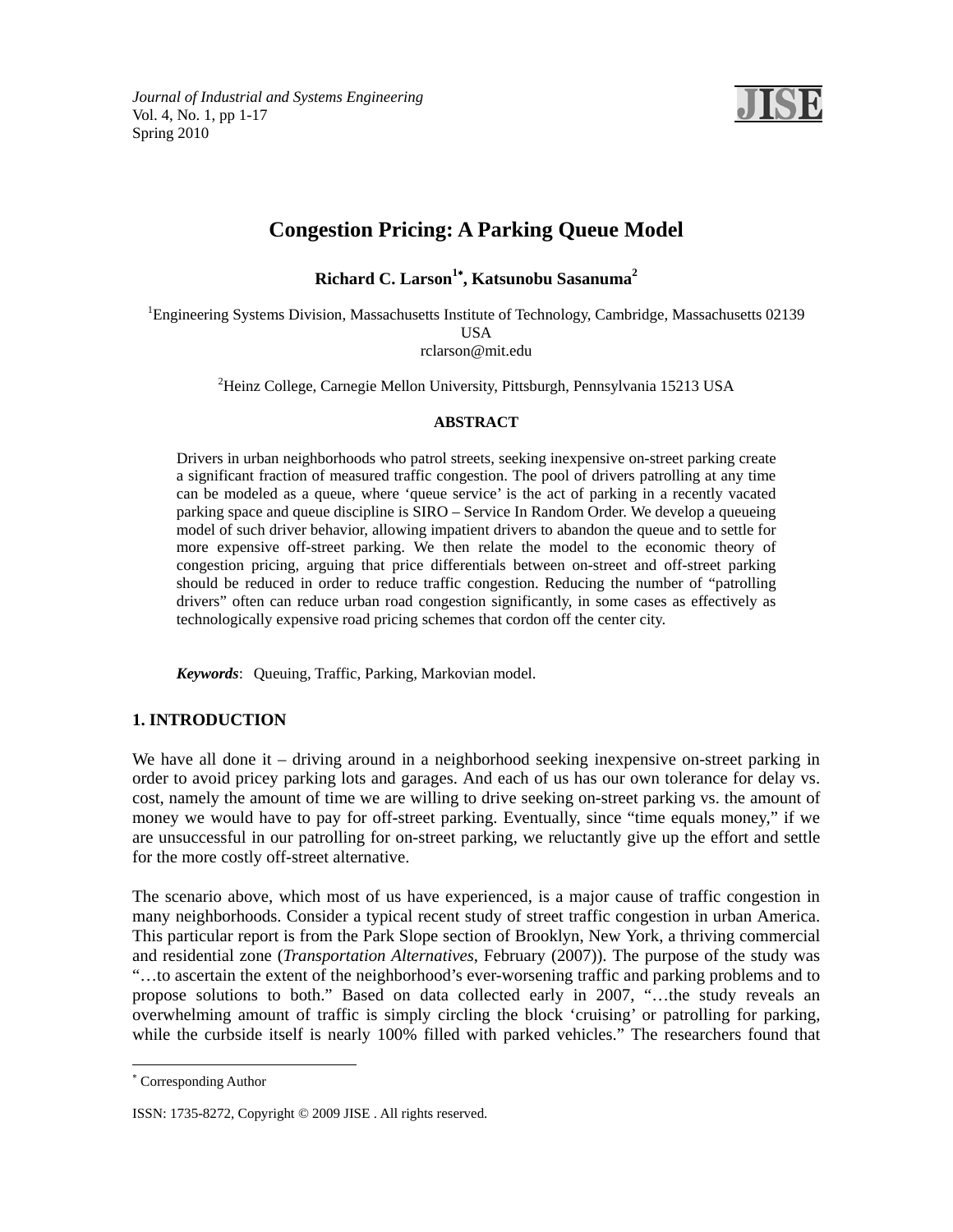45% of total traffic and 64% of local traffic is cruising for a parking space. And the average curb occupancy rate is 94%, with "…nearly 100% occupancy at metered spaces during peak periods." This cruising behavior, creating significant traffic congestion, is the focus of our paper. The paper is a follow-on companion to a related piece by the same authors, *Urban Vehicle Congestion Pricing: A Review* (Larson and Sasanuma (2010)). In that paper we review the motivations and history of "congestion pricing'' in urban centers, where congestion pricing most often has implied charging a toll for each vehicle entering a core center area of the city during business hours. A major point of both papers, when read together, is that congestion pricing should encompass a total systems approach, including parking pricing (PP) as well as road use pricing (RP). Donald Shoup of UCLA has conducted much of the previous research in this area. In particular see his book, *The High Cost of Free Parking* (2005). Numerous other references, many quite recent, are contained in our companion paper (Larson and Sasanuma, (2010)).

#### **2. QUEUING MODEL FOR PARKING PRICING**

In the following, we develop a model that depicts patrolling drivers seeking on-street metered or free parking. As mentioned above, the model is motivated by recent data from Park Slope, Brooklyn and by extensive earlier analyses by Donald C. Shoup.

We assume that all parking spaces are occupied almost all of the time that would-be parkers are seeking parking spaces. Drivers seeking parking spaces are assumed to be driving around through the streets seeking the first available spot. As soon as one opens up, meaning a parked car is driven away, the next patrolling car virtually immediately occupies that spot. The platoon of patrolling cars is a moving queue serviced in random order. Not all would-be parkers are served in this queue, as the arrival rate of would-be parkers exceeds the departure rate of parked cars. So, we allow drivers in the patrolling queue to become discouraged, leave the queue and presumably settle for more expensive off-street parking (for instance, in a parking garage or in a parking lot).

For modeling purposes we assume an infinitely large homogeneous city with *S* parking spaces per square mile. We assume that the statistics of parking space availability and desirability are uniform over the city. We assume that the time any given parker occupies a parking space is a random variable *W* with probability density function  $f_w(x)$  and mean  $E[W]=1/\mu$ . Prospective or would-be parkers appear in a Poisson manner at rate *A*/hour, where *A* is defined to be the size of the area being considered (in sq. mi.). Prospective parkers will patrol looking for the first available parking space. Any unsuccessful would-be parker can become discouraged. We model this process by assuming that any would-be parker will leave the queue of patrolling would-be parkers at an individual Poisson rate of  $\gamma$ hr.

There are two "large numbers" features in this system that allow us to model the queue as a Markovian system. First, regardless of the details of the probability density function (pdf)  $f_w(x)$ , the aggregate process of parked cars leaving parking spaces is accurately modeled as a Poisson process with rate  $A\mathcal{S}\mu/\text{hr}$ . This is because the departure process from any given parking space is seen as a renewal process with inter-renewal pdf  $f_W(x)$ . As is well known, the merger or pooling of a large number of (sufficiently well-behaved) renewal processes converges to a Poisson process (Cox and Smith (1954)). We assume that the number of parking spaces we are considering is sufficiently large so that this approximation is very accurate. Second, the time until reneging of any would-be parker could be any well-behaved random variable having mean  $1/\gamma$ , not necessarily a negative exponential random variable. But, if the moving queue of patrolling would-be parkers is sufficiently large, we again have the pooling of many renewal processes --- each having the same probability density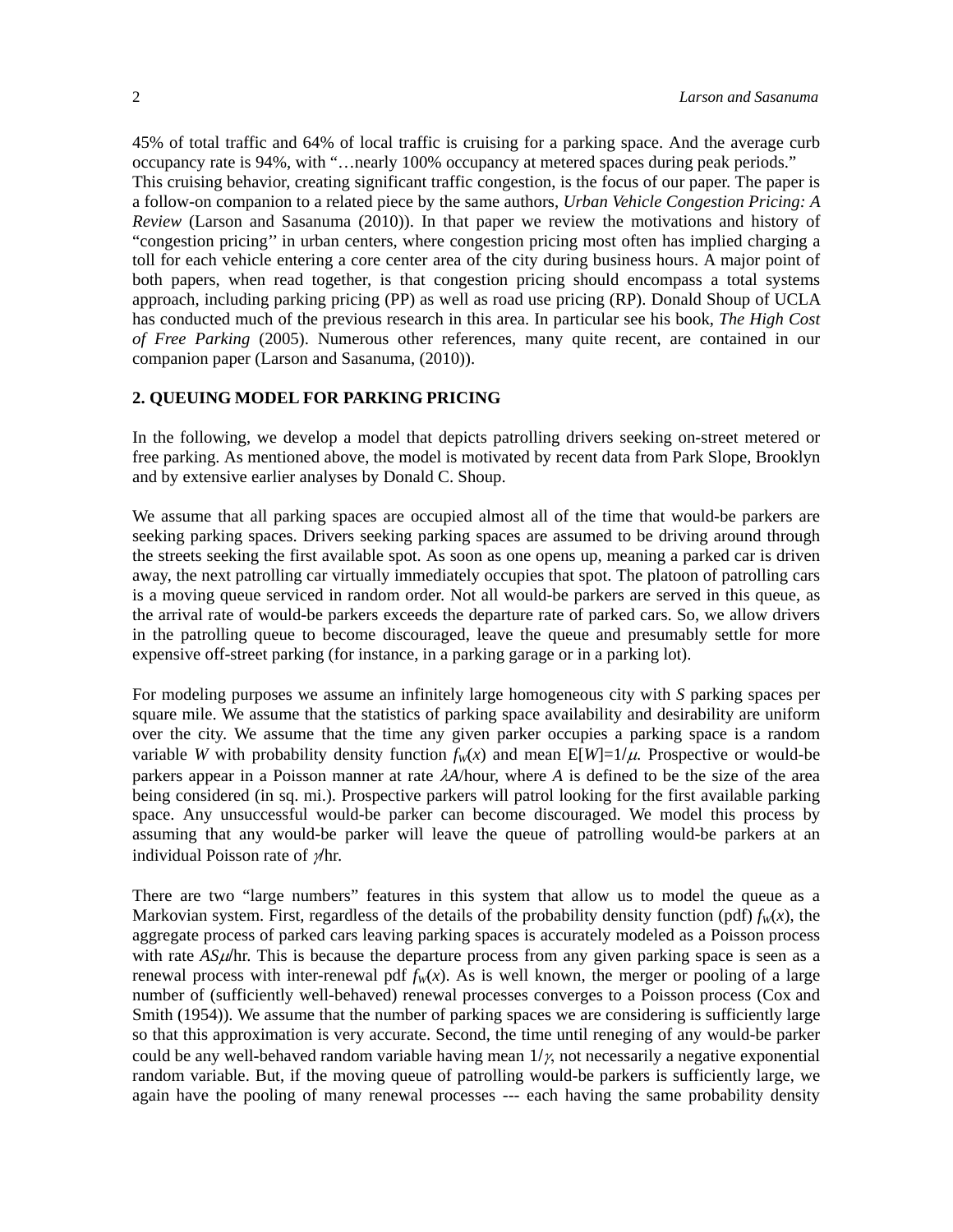function of time until "renewal" and each starting at a random time. Such pooling will result in the aggregate process of *N* would-be parkers leaving the queue becoming a Poisson process with rate  $N\gamma$ , where *N* is typically large enough so that the Poisson assumption is valid.

We require one additional assumption in order to model this process efficiently. We assume that when there are zero cars patrolling in the modeled area, no parked cars leave their spaces. We know that this assumption is incorrect, but we are focusing on large queues of patrolling cars in which case the likelihood of zero patrolling cars is very small. If this assumption in an application setting is not valid, one can eliminate it by creating a larger Markovian model that includes the possibility of several or even many empty parking spaces.

In our work we will focus on a square area of the city having unit area (e.g., one square mile or one square kilometer). We will assume that this region is large enough for our saturation congestion theory to be valid. One might argue that in any actual city no would-be parker feels constrained to patrol within any arbitrary boundaries. This is true. But for every would-be parker who starts within our modeled square and then ventures out of it looking for an available parking space, there is statistically an another equivalent would-be parker who started in some near-by zone who ventures into our zone. Statistically, for everyone who leaves, there is someone who enters. We can take care of this by placing "reflecting barriers" around our zone, so that when anyone in the real system leaves, we simply reflect him or her back into the zone, creating a statistical equivalence to the real non-cordoned system.

### **2.1. The Markov Birth and Death Model**

Assuming one square mile of operation, we now can draw the state-rate-transition diagram for this queue, as shown in Figure 1.



Figure 1 State-Rate-Transition Diagram for Queueing System

By the usual process of "telescoping" balance of flow equations, we can express each steady state probability  $P_n$  in terms of  $P_0$  and a product of upward transition rates ( $\lambda$ 's) divided by the product of downward transition rates between state *n* and state 0. The result is

$$
P_n = \frac{\lambda^n}{\prod_{i=1}^n (S\mu + i\gamma)} P_0 \tag{1}
$$

Now, invoking the requirement that the steady state probabilities sum to one, we obtain

$$
(1+\sum_{n=1}^{\infty}\frac{\lambda^n}{\prod_{i=1}^n(S\mu+i\gamma)}P_0=1
$$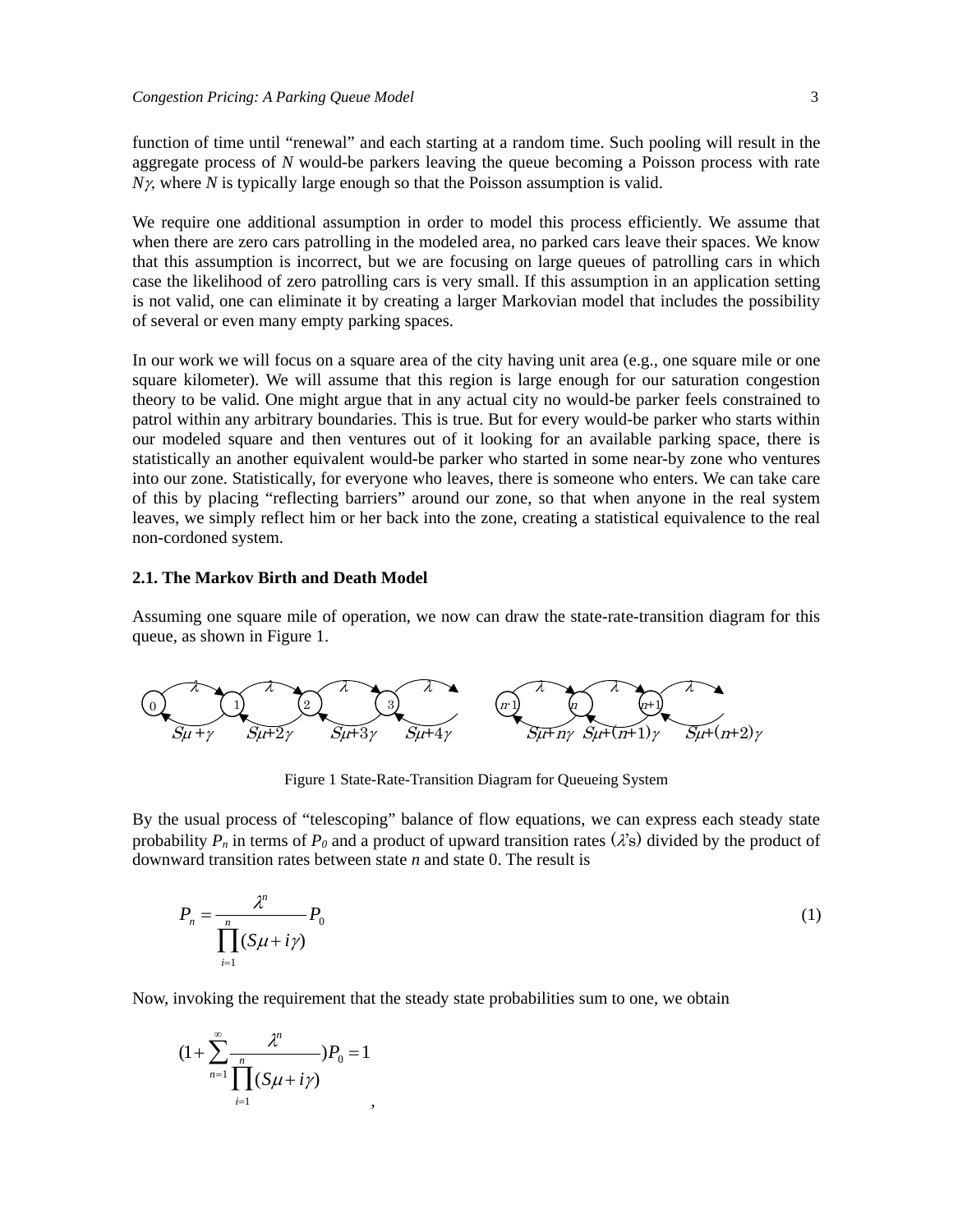or,

$$
P_0 = 1/(1+\sum_{n=1}^{\infty} \frac{\lambda^n}{\prod_{i=1}^n (S\mu + i\gamma)}).
$$

Hence,

$$
P_n = \frac{\prod_{i=1}^n (S\mu + i\gamma)}{(1 + \sum_{m=1}^\infty \frac{\chi^m}{\prod_{i=1}^m (S\mu + i\gamma)}}, \quad n = 1, 2, 3, \dots
$$
 (2)

For steady state to exist we require  $P_0 > 0$ , which always occurs. But we want  $P_0$  to be very small for our approximations to be valid.

From the solutions obtained above, we can find all of the quantities of Little's Law, *L*, *Lq*, *W* and *Wq*. The basic Little's Law relationship is, of course,  $L = \lambda W$ . Here since "the system" is the queue only and service implies finding an empty parking space, we have the equivalences,  $L = L_q$  and  $W =$ *Wq*. Assuming steady state operation, *L* is the time-average number of cars seeking parking spaces, or equivalently, the mean size of the patrolling queue of would-be parkers. *W* is the mean time that a patrolling car remains on patrol, until leaving either by finding a parking space or by frustration and reneging from the queue.

There are other performance measures of interest. The mean number of parking spaces becoming available per hour is  $(1 - P_0)S\mu \approx S\mu$  since  $P_0 \ll 1$ . The mean number of renegers per hour is  $\lambda - (1 - P_0)S\mu \approx \lambda - S\mu$ , assuming  $\lambda > S\mu$  (which is required for our approximations to be valid). For a random patrolling would-be parker, the probability of successfully getting a parking space is  $(1 - P_0)S\mu/\lambda \approx S\mu/\lambda$ . This agrees with intuition. If say 100 parking spaces become available per hour and 250 would-be parkers arrive each hour, then 40% will succeed in finding a parking space and 60% will leave in frustration.

In the following we will assume that  $0 < P_0 \approx 0$ . This means that the queue of patrolling cars is, for all practical purposes, never empty. Under these conditions, we argue that the mean number of patrolling cars is

$$
L = L_q = \frac{\lambda - S\mu}{\gamma} \tag{3}
$$

This is a fundamental result for our saturated on-street parking system. When the queueing system is in saturation due to the shortage of the supply of on-street parking, the reneging rate plays a key role in determining the queue length. Kaplan (1987, 1988) introduced the same formula for the public housing applicant queue when the public housing system is saturated. He derived the formula using the law of conservation of flow (of housing applicants.) We argue the validity of Eq. (3) by changing the queue discipline from SIRO (Service In Random Order) to LCFS (Last Come, First Served). It is well known that *L* and  $L_q$  are invariant under the set of queue disciplines whose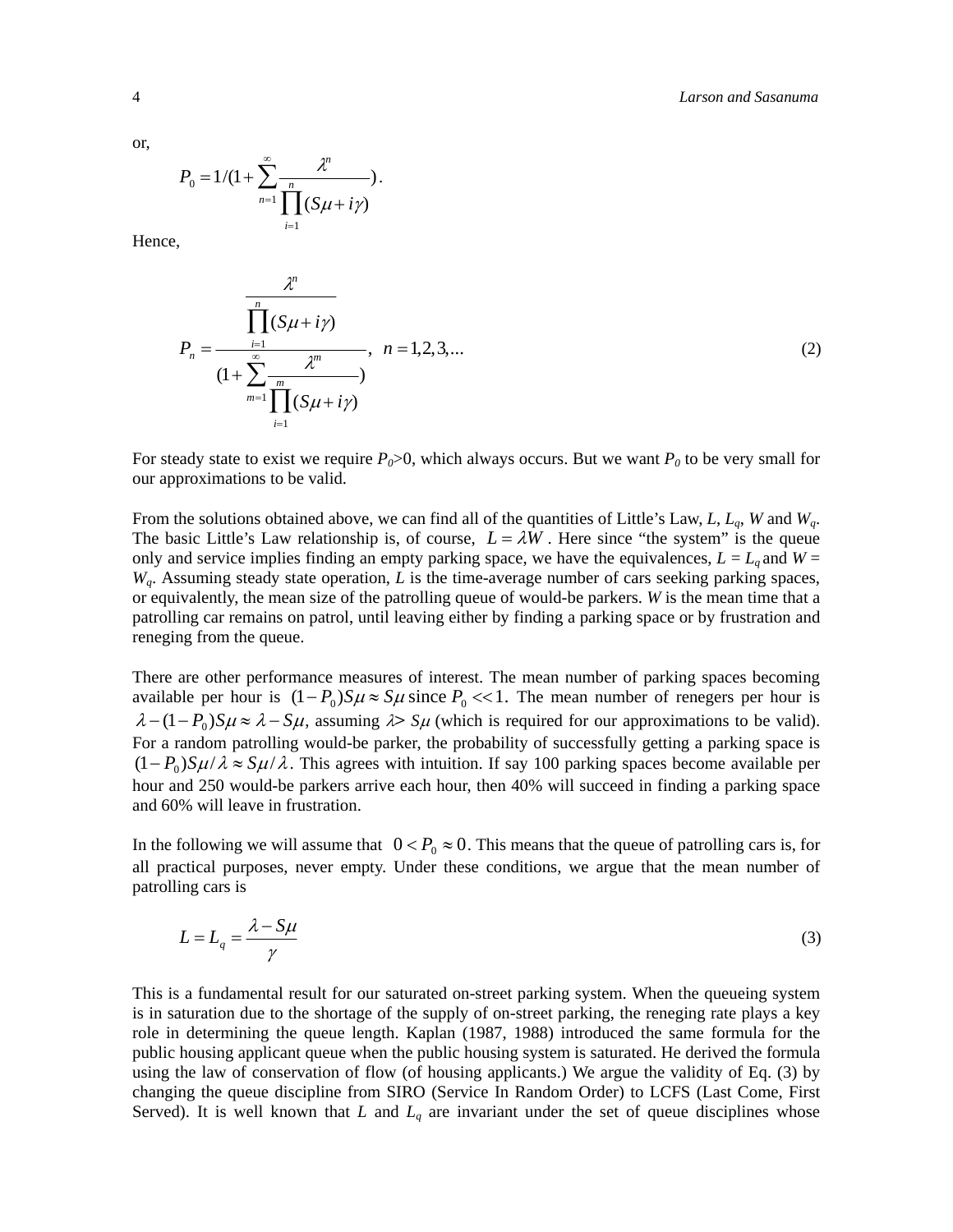preferential orderings do not include customer-specific service times. The LCFS discipline is one such discipline. By LCFS here we mean the following: The next available parking space would be given instantaneously to that patrolling car that has been patrolling for the least amount of time. Usually this car would be the last to have arrived in queue. But it might be the case that the most recent car has already left the queue by reneging, in which case the next "youngest" patrolling car would be selected. The rate of successful parkings per hour is  $S_{\mu}$ , and thus the fraction of would-be parkers who receive parking spaces virtually instantaneously upon arrival is  $S\mu/\lambda$ . The cars that do not get nearly instantaneous parking remain patrolling for an amount of time that is exponentially distributed with mean  $1/\gamma$ . For this revised queueing system  $W_q$ , the mean time patrolling can be written,

$$
W_q \approx (0)(S\mu/\lambda) + (1/\gamma)(1 - S\mu/\lambda) = \frac{1 - S\mu/\lambda}{\gamma}
$$

Since  $L_a = \lambda W_a$ , we can write

$$
L_q \approx \frac{\lambda - S\mu}{\gamma},
$$

as was to be shown.

In the above argument we use "approximately equal to" signs instead of "equals signs." This is due to the fact that there is a small but positive delay between a car's arrival in the queue of patrolling cars and its selection as a recipient of a parking space. The mean delay between the arrival of a newly patrolling car and the emergence of a newly available parking space is  $1/S\mu$ , assumed to be very small in contrast to  $1/\gamma$ .

The above formula for  $L_q$  can be re-written in the form:  $L_q \approx \frac{S \mu W_q}{1 - s M_q}$  $\frac{S \mu W_q}{1 - \gamma W_q}$  or  $\frac{L_q}{S} \approx \frac{\mu W_q}{1 - \gamma W_q}$ . This

representation is practically useful if we are unable to observe  $\lambda$ . Here,  $\frac{L_q}{a}$  $\frac{q}{s}$  is the expected number of cruising vehicles per on-street parking space. For example, if  $\frac{L_q}{q}$  $\frac{q}{s} \approx 0.2$  and there are 20 on-street parking spaces along a certain street, it can be considered that these 20 parking spaces are generating 4 cruising vehicles on average when parking spaces are fully occupied.

Similarly,  $\frac{S\mu}{\sigma}$  $\frac{\lambda}{\lambda}$ , the probability that a random arrival obtains an on-street parking space, can be represented as  $\frac{S\mu}{\lambda} \approx 1 - \gamma W_q$ . Both  $L_q^+$  $\frac{L_q}{S}$  and  $\frac{S\mu}{\lambda}$  $\frac{\lambda}{\lambda}$  are important performance indices for on-street parking. Larson and Sasanuma (2010) examined these performance indices for Newbury Street on-street parking in Boston and obtained  $\frac{L_q}{q}$  $\frac{L_q}{S} \approx 0.14$  and  $\frac{S\mu}{\lambda} \approx 0.35$ .

In the following two subsections we model explicitly two alternative ways of implementing the LCFS queue discipline, as discussed above. These analyses are to show the operational feasibility of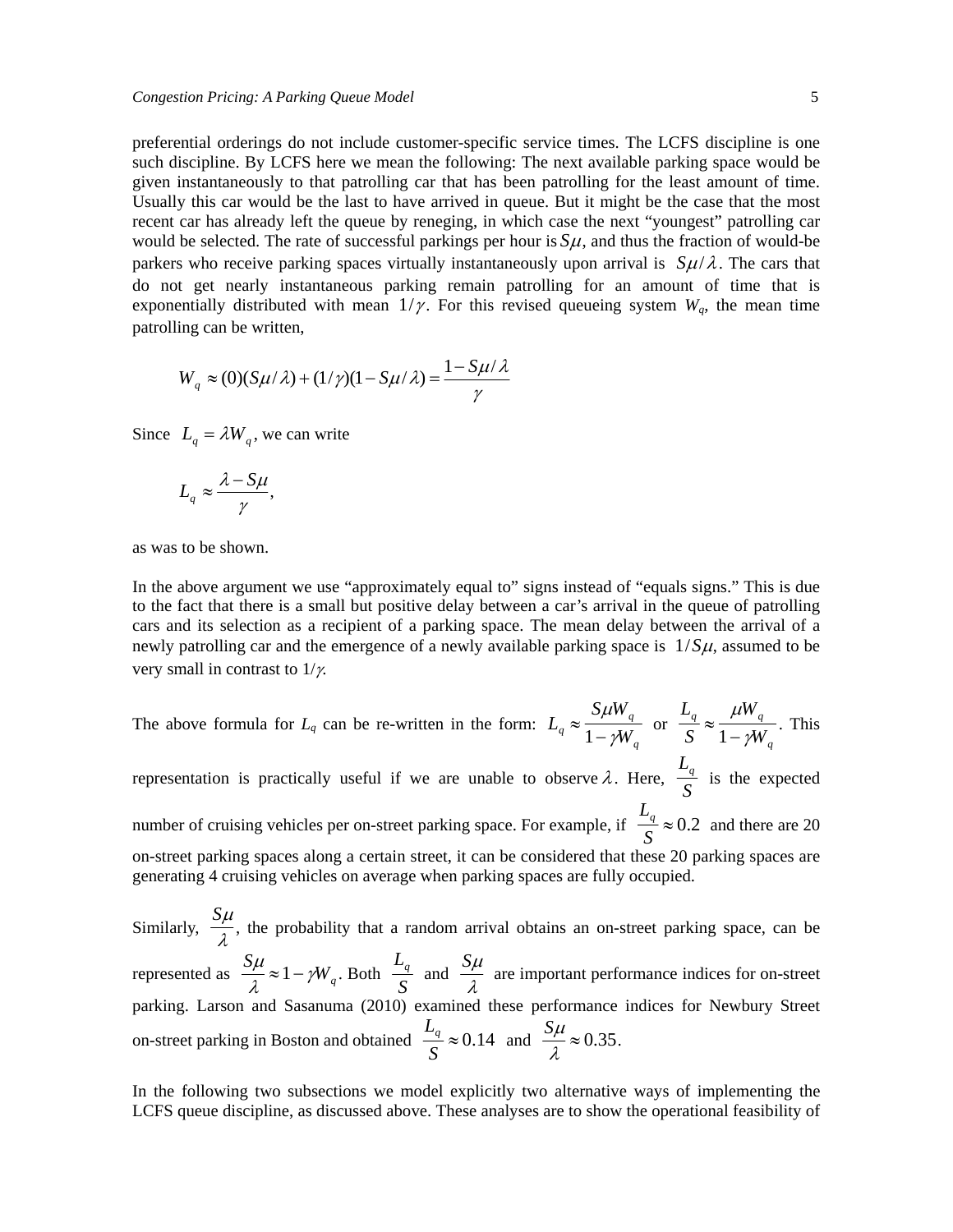the revised but highly fictional LCFS queue discipline. The "real system" at all times is still assumed to follow the SIRO queue discipline.

#### **2.2. Random Walk**

Assuming the postulated LCFS queue discipline, one can model the arrival of a newly patrolling car as an entry into "state 1" an infinite random walk on the non-negative integers, where state 0 implies that the car transitions to a trap state -- signifying successful assignment to a parking space. Transitioning to any higher state  $j+1$ ,  $j \ge 1$ , indicates that the position in queue has been changed upward from *j* to *j*+1. Due to the LCFS discipline, higher states imply less likelihood of eventually receiving a parking space. If we define

 $\beta_0$  = P{car enters the trap state}=

P{car transitions down one state in the random walk} =

P{car obtains a parking space},

then we can write

 $\beta_0 = P$ {first transition is to the trap state} + (1 – P{first transition is to the trap state}) $\beta_0^2$ 

The reason for the term  $\beta_0^2$  is the fact that if the car has transitioned into state 2, then to be awarded a parking space it must first transition down to state 1 and then eventually to state 0. Each transition down one state occurs with probability  $\beta_0$ , and the transition processes in each case are independent. Under the LCFS queue discipline, the probability that the first transition is to the trap state is equal to the probability that a parking spot becomes available before the next arrival, and that is equal to  $S\mu/(S\mu + \lambda)$ . Thus we can write,

$$
\beta_0 = \frac{S\mu}{S\mu + \lambda} + \frac{\lambda}{S\mu + \lambda} {\beta_0}^2
$$

The solution to this quadratic equation is  $\beta_0 = S\mu/\lambda$ , and that agrees with our intuition and previous results.

There is a subtlety in the derivation, as the argument appears to ignore reneging. Since reneging can occur, the "cars" in the argument are in fact ordered slots: youngest slot in queue, 2<sup>nd</sup> youngest slot in queue, etc. The car occupant of any slot may change due to reneging. Once that is seen, the results are seen to be valid, even in the presence of reneging.

#### **2.3. Queuing Newly Available Parking Spaces**

If one does not wish to consider the LCFS policy analyzed above, perhaps due to unrealistic demands on tracking newly arriving cars, one can accomplish the same objective by using a queue discipline that we will call **NCNS**, *Next Come, Next Served*. In this scheme each newly available parking slot enters a queue of other newly available parking slots, and this queue is depleted by newly arriving cars seeking parking slots. Any driver in a car lucky enough to arrive when this queue of available parking slots is nonempty is immediately given a parking slot. All others are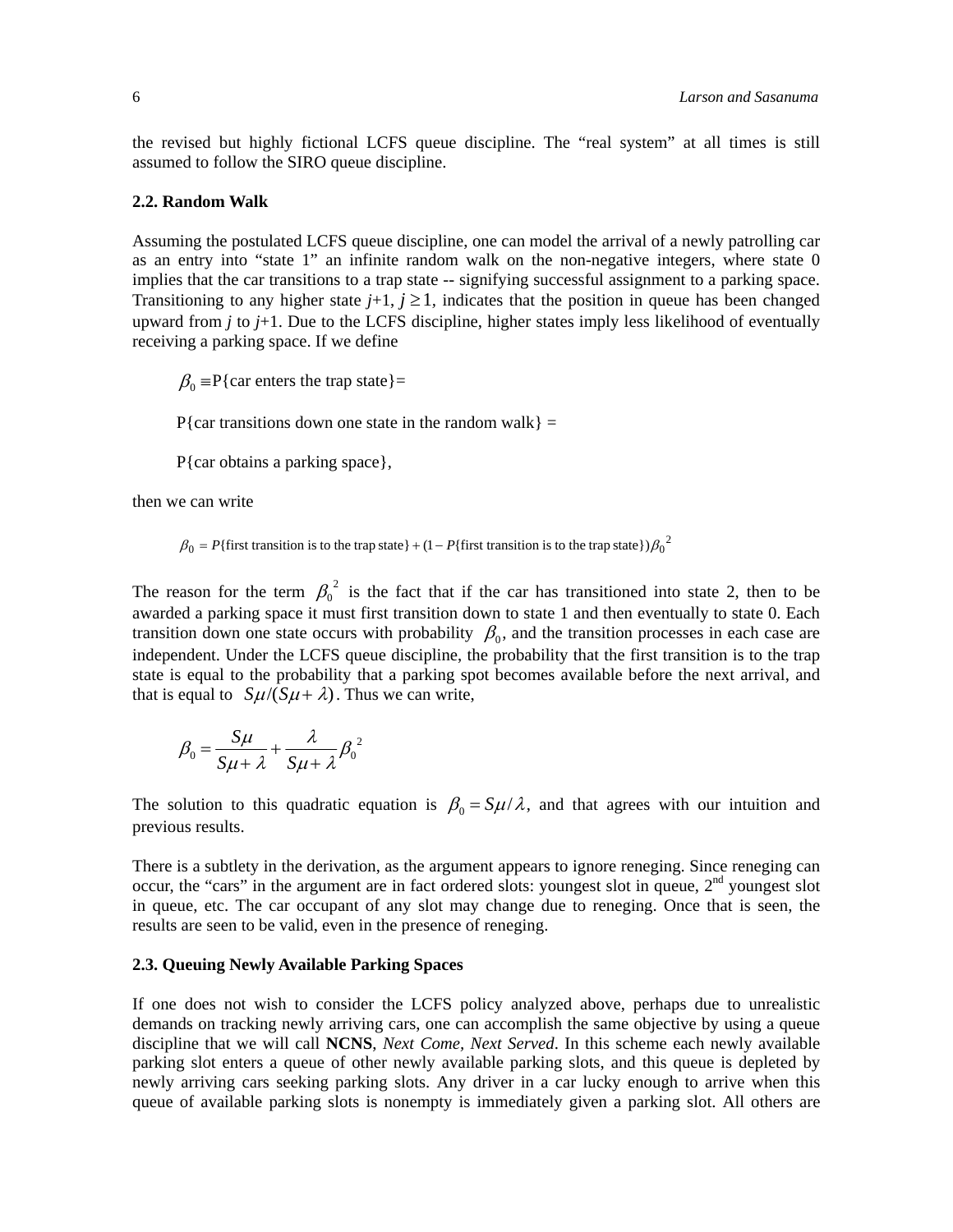denied slots forever, and they join the other patrollers who eventually renege after patrolling a random time having mean  $1/y$ . This process can be modeled as an  $M/M/1$  queue, with state *i* indicating the number of available parking slots ( $i = 0, 1, 2,...$ ), and with upward transition rates  $S\mu$ and downward transition rates  $\lambda$ . Since  $\lambda$   $\lambda$   $\mu$ , we know that the queue is stable and possesses a steady state solution. Using well-known results from the M/M/1 queue, we immediately have,

P{an empty parking space is available at a random time}= $1 - P_0 = S\mu/\lambda < 1$ .

Since Poisson Arrival See Time Averages (Wolff, 1982), we have

P{a random arrival obtains a parking space}= $1 - P_0 = S\mu/\lambda < 1$ ,

as expected.

In steady state, the mean number of free parking spaces is,

$$
N_p = \sum_{n=1}^{\infty} n P_n = P_0 \sum_{n=1}^{\infty} n (S \mu / \lambda)^n = \frac{\lambda - S \mu}{\lambda} \sum_{n=1}^{\infty} n (S \mu / \lambda)^n = \frac{S \mu}{\lambda - S \mu}
$$

For example, if  $\lambda = 2S\mu$ , then  $N_p = 1$  free parking space. One free parking space would remain free for an amount of time equal to the time of the next driver seeking a parking space, having mean  $1/\lambda$ . Usually this time is quite small in contrast other times in the system. More generally, in this instance Little's Law states that  $N_p = S \mu W_p$ , so we have the mean time that a newly available parking space remains available is

$$
W_p = \frac{1}{\lambda - S\mu}
$$

As an example, if  $\lambda = 100$  cars per hour and  $S\mu = 40$  cars per hour, then  $W_p = (1/60)$  hour = 1 minute. Again, this time is small in contrast to other times in the system, and all of our results are correct within acceptable "engineering approximations."

In conclusion, we can feasibly implement a car-to-parking-space queue discipline that supports Eq. (3), using either LCFS or NCNS. But we remember that the actual or "real" discipline is still assumed to be SIRO.

#### **2.4 The Distribution of Patrolling Cars**

Using the above logic, we see that the entire system, conceptually augmented with either LCFS or NCNS queue discipline; can be viewed as a Poisson arrival queue with infinite number of servers, i.e., an  $M/G/\infty$  queue. "Service" occurs for any car the instant the car obtains a parking space or reneges from patrolling. The distribution of numbers of patrolling cars in the system is not affected by our augmented queueing discipline. Mean service time *M* can be written,

$$
M = (0)\frac{S\mu}{\lambda} + (\frac{\lambda - S\mu}{\lambda})\frac{1}{\gamma} = \frac{\lambda - S\mu}{\lambda \gamma}
$$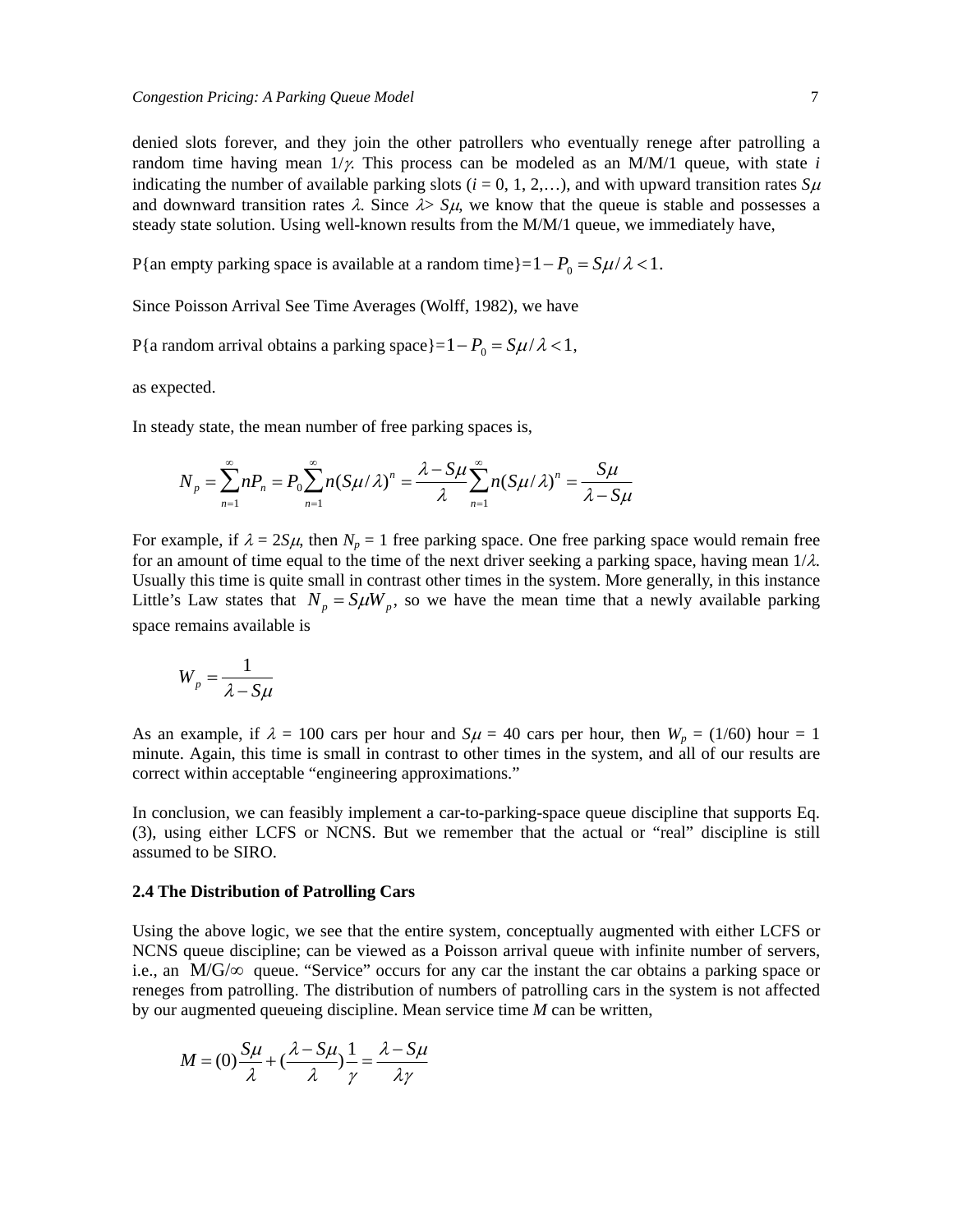The Poisson process arrival rate is  $\lambda$ . For the M/G/ $\infty$  queue having arrival rate  $\lambda$  and mean service time *M*, the steady state probability distribution of the number *N* of customers in the system is well-known to be Poisson with mean  $\lambda M$ , i.e.,

$$
P(N = n) = \frac{(\lambda M)^n}{n!} e^{-\lambda M}, \ \ n = 0, 1, 2, \dots
$$

In this case, we can write the probability that there are *N* cars patrolling for parking spaces is equal to

$$
P(N = n) = \frac{(\frac{\lambda - S\mu}{\gamma})^n}{n!}e^{-\frac{\lambda - S\mu}{\gamma}}, \ \ n = 0, 1, 2, \dots
$$

Here again we see that the mean number of patrolling cars is equal to  $\lambda - S\mu$ γ , the result of Eq. (3). But now we know that the entire distribution – assuming our saturation conditions hold – is Poisson. Finally, as saturation grows worse, that is as  $\lambda$  increases towards ever-greater congestion, the Poisson distribution becomes a Gaussian or Normal distribution. Also, as  $\lambda$  increases, the coefficient of variation for the number of patrolling cars  $\sqrt{\frac{\gamma}{\gamma}}$  $\frac{7}{\lambda - S\mu}$  approaches zero, and therefore, the number of patrolling cars becomes more stable around its mean  $L_q \approx \frac{\lambda - S\mu}{\gamma}$ . This suggests that it is plausible to use the mean  $L_q$  as a deterministic quantity when we approximate the properties of a heavily congested system (See Kaplan (1987)). For example, we can estimate an

approximate (Poisson) exit rate of any patrolling car from the SIRO system as

$$
\gamma + \frac{S\mu}{L_q} \approx \gamma + \frac{1 - \gamma W_q}{W_q} = \frac{1}{W_q}
$$

The next step to take with this model is to place hourly prices on on-street parking and off-street parking. Then one makes certain model parameters dependent on these prices, especially the *price difference* between on-street and off-street parking. These ideas build on the suggestions of Shoup (2005). As the price difference between on-street and off-street parking becomes less, one should have the rate  $\gamma$  at which one leaves the queue of patrolling cars increase. That is, the desire to find an on-street parking space and the patience it requires in the patrolling queue will decrease as the price advantage of on-street parking decreases. Eventually as one gets closer to price parity, our approximate assumption of an endless queue of patrolling cars becomes invalid and we must modify the model accordingly. Shoup's stated objective is to raise on-street prices so that one has roughly 15% of the on-street parking spaces available in steady state. For the model, this would require extending the state-rate-transition diagram down significantly into unsaturated states but still allowing the artifice of stopping at some left-most nonzero state that has very small steady state probability. We do not see the need to model the system all the way down to zero parking spaces being occupied.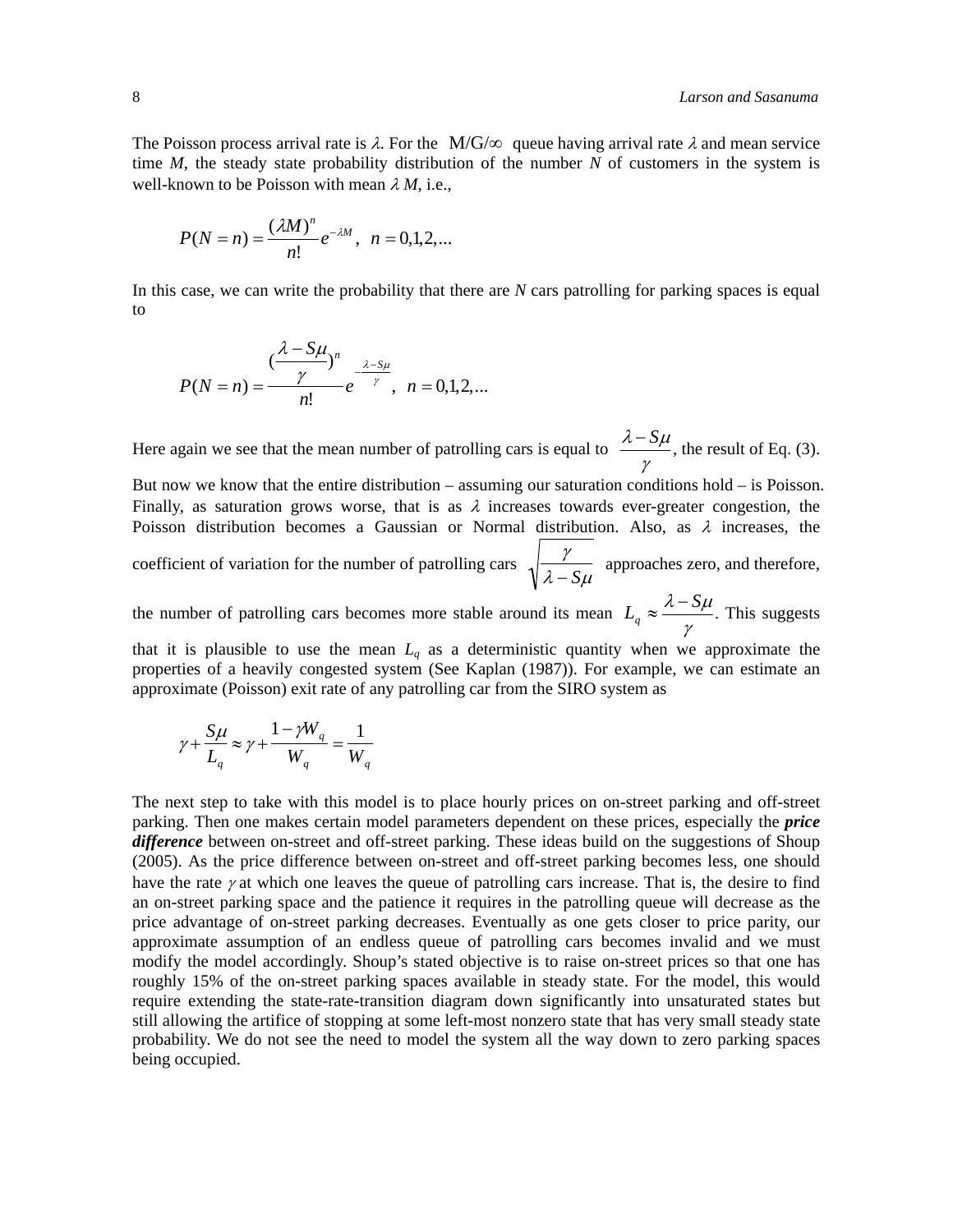### **3. CONGESTION PRICING AND QUEUEING THEORY<sup>1</sup>**

Andreatta and Odoni (2003) showed how we can set congestion charge (CC) by following the economic principle: *The congestion cost caused by the entrance of a driver to a queueing system consists of the cost of delay to this driver (internal cost) plus the cost of additional delay to all other users caused by this driver (external cost).* For example, if a driver enters into a congested road and experiences 5 minutes delay, the internal cost to him is the cost of 5 minutes. However, when the road is very congested, the entrance of this driver may delay each of 7 other drivers one additional minute. Then the external cost generated by him is the cost of 7 minutes to the other drivers. Economists argue that in order to achieve the most efficient use of the road facility, this external cost should be burdened by each driver. In economic terms, the external cost should be internalized (Vickrey (1969), and Carlin and Park (1970)): They claimed that, "*Optimal use of a transportation facility cannot be achieved unless each additional (marginal) user pays for all the additional costs that this user imposes on all other users and on the facility itself. A congestion toll not only contributes to maximizing social economic welfare, but is also necessary to reach such a result."* Vickrey (1959) (republished in 1994) also pointed out the importance of a variable pricing system for on-street parking spaces in order to ensure some vacancy to accommodate the demand and avoid unnecessary traffic congestion caused by on-street parking shortages.

We follow economic principles to obtain the "optimal" congestion pricing. Consider a queueing facility with a single type of user in steady state and let

 $\lambda$  = demand rate per unit of time by road users.

 $c = \text{cost of delay per unit time per user.}$ 

 $C =$  total cost of delay per unit time incurred in the system.

- $L_q$  = expected number of users in queue.
- $W_q$  = expected delay time in queue for a random user.

We can also assume that  $L=L_q$  and  $W=W_q$ , as in our parking model.

Then the time-average total delay cost per unit time can be written,

$$
C = cL_q = c\lambda W_q
$$

-

Where Little's Law is used. The *marginal delay cost* (*MC*) imposed by an additional road user can be obtained as,  $MC = \frac{dC}{d\Omega}$  $\frac{dC}{d\lambda} = cW_q + c\lambda$ *dWq*  $\frac{q}{d\lambda}$ .

The first term on the right is the internal cost experienced by the additional road user, and the second is the external cost due to the increase in the expected delay,  $\frac{dW_q}{dt}$  $\frac{d\lambda}{d\lambda}$ , resulting from the

<sup>1</sup> This discussion is based on Andreatta, G., and Odoni, A.R. (2003) 'Analysis of Market-Based Demand Management Strategies for Airports and En Route Airspace'*,* in *Operations Research in Space and Air*, Ciriani, T. (ed.) Kluwer Academic Publishers, Boston; also Professors Odoni, A.R., and Larson, R.C. (2006) 'Lecture Notes' in *Logistical & Transportation Planning Methods,* MIT, Cambridge, MA.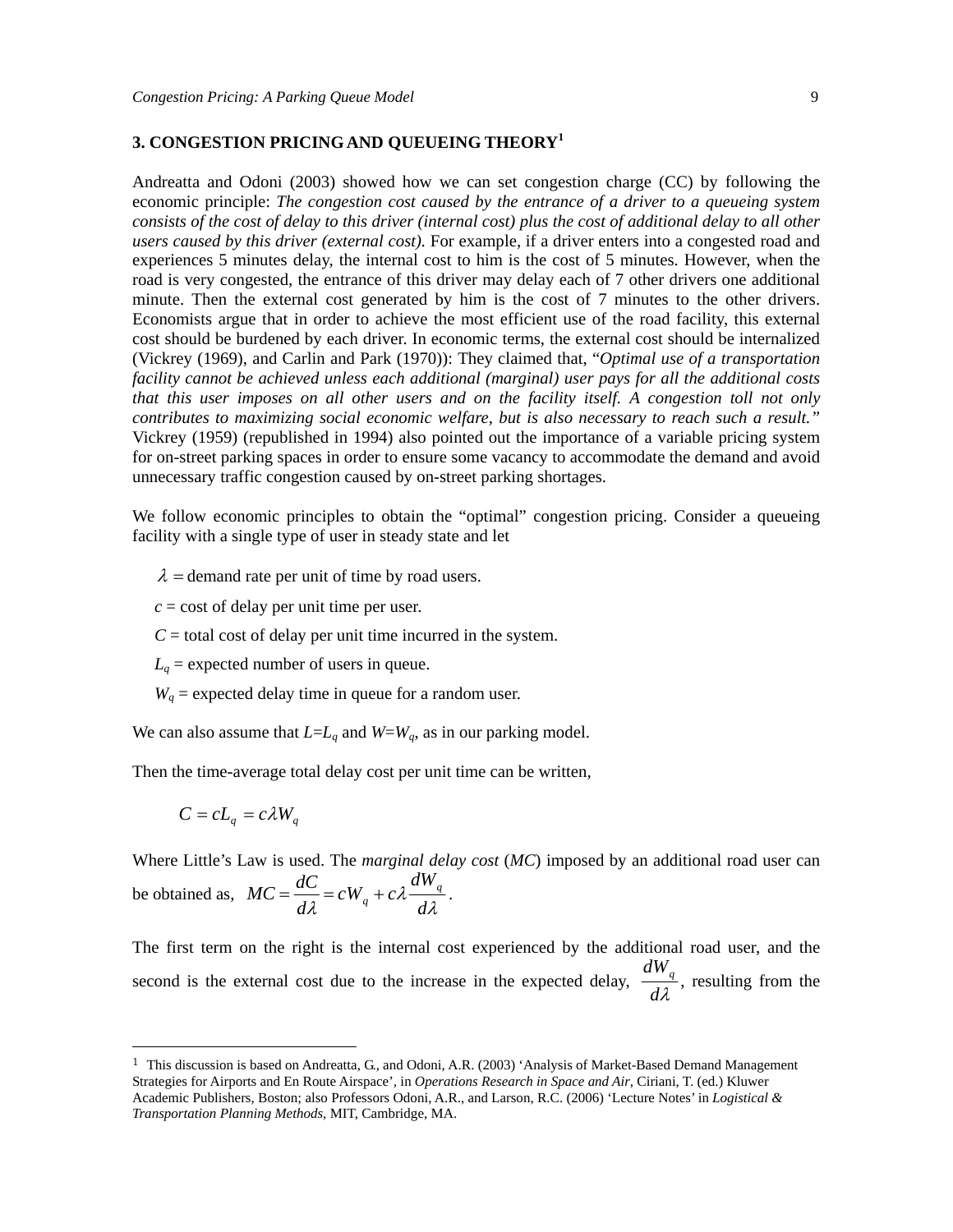increased traffic created by this user. Hence, we can write two components of the marginal delay cost *MC* as follows:

- (1) Marginal internal cost:  $MC_i = cW_q$
- (2) Marginal external cost:  $MC_e = c\lambda \frac{dM_g}{d\lambda}$  $MC_e = c\lambda \frac{dW_q}{dt}$ .

Vickrey suggested that the marginal external cost  $MC_e$  should be imposed on each road user in order to realize socially "optimal" utilization of road resources. Hence, the congestion charge (CC) should be set equal to *MCe*.

## **4. THE PARKING PRICING MODEL**

From our previous work, for the parking process in saturation, the total delay cost per unit time and associated marginal delay cost are

$$
C = cL_q \approx \left(\lambda - S\mu\right)\frac{c}{\gamma} \tag{4}
$$

and

$$
MC = \frac{\partial C}{\partial \lambda} \approx \frac{c}{\gamma} \tag{5}
$$

We can also obtain the marginal internal cost and marginal external cost,

$$
MC_i = cW_q \approx \left[1 - \left(\frac{S\mu}{\lambda}\right)\right] \frac{c}{\gamma}
$$
\n(6)

$$
MC_e = c\lambda \frac{\partial W_q}{\partial \lambda} \approx \frac{S\mu}{\lambda} \cdot \frac{c}{\gamma}
$$
 (7)

The ratio of *MCe*/*MCi* is

$$
r = \frac{MC_e}{MC_i} \approx \frac{\frac{S\mu}{\lambda} \cdot \frac{c}{\gamma}}{\left(1 - \frac{S\mu}{\lambda}\right) \cdot \frac{c}{\gamma}} = \frac{\frac{S\mu}{\lambda}}{1 - \frac{S\mu}{\lambda}}
$$
(8)

Here, we observe an interesting result. For a given  $c$ , the marginal delay cost in the system is dependent only on  $\gamma$  and does not depend on *S* $\mu$  or  $\lambda$ . In a sense, in saturation each additional would-be parker "brings with him or her" an average of  $1/\gamma$  of delay, to be incurred by somebody or some combination of people. However, the marginal internal cost, the marginal external cost and their ratio *r* are dependent on  $\frac{S\mu}{\lambda}$ , which is the success probability for would-be parkers to find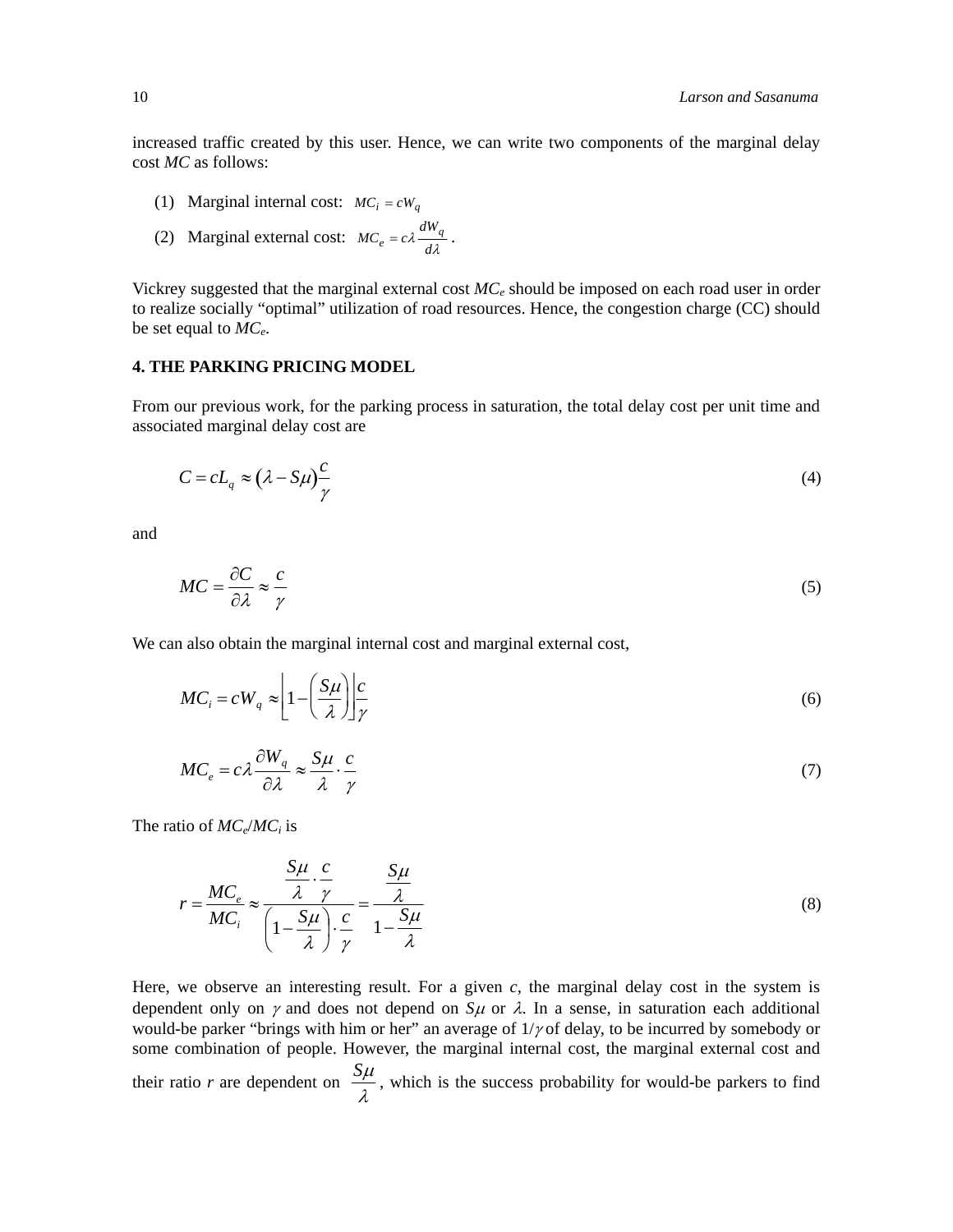on-street parking spaces. Eqs. (6) and (7) show that the marginal external cost  $MC_e$  is proportional to the parking success rate whereas the marginal internal cost  $MC_i$  is proportional to the parking failure rate. If half of would-be parkers will find a parking space, then marginal internal and external costs are equal. If 90% of all would-be parkers are denied parking, then the external cost  $MC_e$  associated with one new would-be parker is only 0.1*c/y*, whereas the internal cost  $MC_i$  is 0.9*c/y*. This is due to the fact that 90% of the time our new would-be parker arrives, he will be denied parking and will have to incur the mean patrolling time (cost)  $1/\gamma$  almost all by himself; he denies others only 10% of the time.

Because of the reneging effect, the internal cost has a cap of  $c/\gamma$ , which prevents the congestion from becoming infinitely long. The reneging behavioral change that cruising drivers make while they are in the system is often ignored in economics-based congestion pricing theory. However, this behavioral change plays a critical role in determining properties of the saturated system. Our result suggests that if short supply is expected, it is important to design a system that gives cruising drivers incentives to renege.

# **5. TRADING OFF COST SAVINGS AND CONVENIENCE**

Economists like to speak of "optimal" charges for those imposing external costs, this problem being no exception. But it is difficult to operationalize this concept. What precisely is meant by optimal? Optimal is an absolute word requiring a precise and unambiguous objective function and set of constraints. We do not have those conditions in the context of on-street vs. off-street parking. And how do the fees collected get distributed to aggrieved parties? As operations researchers and not as economists, we tend to think of drivers as decision makers who weigh their options and act accordingly.

Without significant empirical research, it is not possible to know precisely how would-be parkers would behave in our "patrolling queue" situation. But we can make some plausible first-order assumptions, presented in a transparent manner for review and critique. First, it seems clear that some drivers would value their time more than others, and those would tend to leave the queue of patrolling drivers more quickly than others. Second, a driver's willingness to spend time in the patrolling queue would rise or fall with the price differential between on-street and off-street parking, with higher price differentials meaning more willingness to spend time looking for less expensive on-street parking. Third, any unsuccessful patrolling driver will eventually become discouraged, "cut his losses," and leave the queue for more expensive off-street parking.

We can develop a simple model reflecting these assumptions. Suppose there are *D* categories of drivers, where category *d*,  $1 \le d \le D$ , has a self-assessed value for time of  $W_d$  dollars per hour. We assume the categories are rank-ordered such that  $W_1 \ge W_2 \ge W_3 \ge ... \ge W_D$ . Let  $p_d$  be the fraction

of all would-be parkers belonging to category *d*,  $1 \le d \le D$ . Clearly,  $\sum p_d$  $d=1$  $\sum_{l=1}^{D} p_d = 1$ . Let  $\Delta$  be the

hourly parking price differential (in dollars) between off-street and on-street parking, with the on-street parking being less expensive. We now need a decision criterion for a patrolling driver to leave the queue and accept the more expensive off-street parking. One plausible criterion is this: When the value of the time already invested in patrolling for a less expensive on-street parking space equals the price differential between off-street and on-street parking, then the expected values of the respective options – when including sunk costs – become equal. But the variance of costs for continued patrolling is large, whereas the variance of cost associated with the off-street option is zero (a known, published parking fee). Thus, the decision rule is to leave the queue and switch to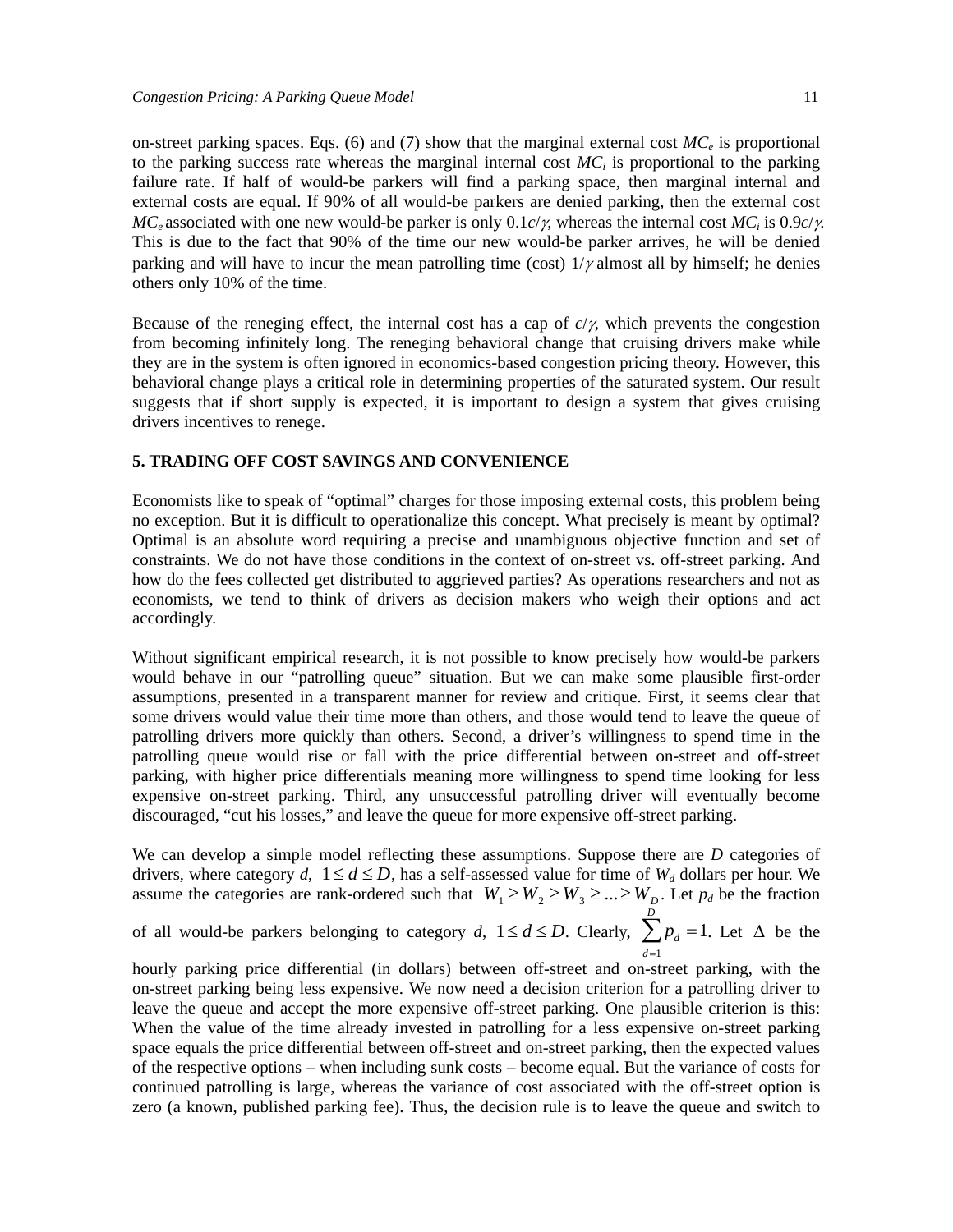off-street parking when the sunk cost of time invested becomes equal to the parking price differential. This set of assumptions provides a basis for evaluating the resultant reneging parameter  $\gamma$  as a function of the price differential  $\Delta$ . The mean time that a category *d* patrolling driver would remain patrolling is  $\frac{1}{1}$  $=\frac{\Delta}{\Delta}$  $W_d$ .

Including all *D* categories, weighed by their respective relative frequencies, the resulting relationship can be written,

$$
\frac{1}{\gamma} = \Delta \sum_{d=1}^{D} \frac{p_d}{W_d} \tag{9}
$$

As a numerical example, consider one-hour parking with  $D = 3$ ;  $p_d = 1/3$  for  $d = 1, 2, 3$ ;  $W_1 = 100$ ,  $W_2 = 25$ ,  $W_3 = 10$ . Then

$$
\frac{1}{\gamma} = \frac{\Delta}{3} \left( \frac{1}{100} + \frac{1}{25} + \frac{1}{10} \right) = \frac{\Delta}{3} (0.01 + 0.04 + 0.10) = 0.05 \Delta
$$

If  $\Delta = \text{US$10/hr}$ , then  $\frac{1}{\gamma} = 0.5$  hr. = 30 minutes. If  $\Delta = \text{US$20/hr}$ , then  $\frac{1}{\gamma}$  is doubled to 60 minutes. One socially appealing aspect of the driver behavior assumed in this model is that the successful on-street parkers are differentially more likely to be poorer people who value their time less than others. Those who value their time highly will tend to leave the queue more quickly and pay the higher off-street parking rates.

Using the result (9), the marginal delay cost *MC* (5) becomes

$$
MC \approx \frac{c}{\gamma} = c\Delta \sum_{d=1}^{D} \frac{p_d}{W_d}
$$

 $\mathcal{V}_d$ 

Hence, the marginal delay cost by cruising drivers is expected to be large in a city where a large price differential  $\Delta$  is observed.

### **6. EXTENDING THE MODEL TO INCLUDE HETEROGENEOUS DRIVERS**

In this section, we confirm the intuition that "poorer people are more likely to be successful on-street parkers than richer people". Assume there are two types of drivers, or "would-be-parkers," Type 1 and Type 2, whose corresponding arrival rates and reneging rates are  $\lambda_i$  and  $\gamma_i$  (*i*=1, 2), respectively. We construct a 2-dimensional state-rate-transition diagram for the Markovian queue created by two types of drivers. Assume that each state is represented by the ordered pair  $n_1$  and  $n_2$ , which correspond to the respective numbers of Type 1 and Type 2 drivers in the system. The state-rate-transition diagram is shown in Figure 2. As before, we continue to assume that  $0 < P_{00} \approx 0$ , but now for this 2-dimensional system. Again as before, we assume that the road is congested, with either type of driver able to fill all available parking spaces:  $\lambda_1 \geq S\mu$  and  $\lambda_2 \geq S\mu$ .

We can write a set of balance-of-flow equations, where the balanced flows occur across complete horizontal cuts of the network of Figure 2,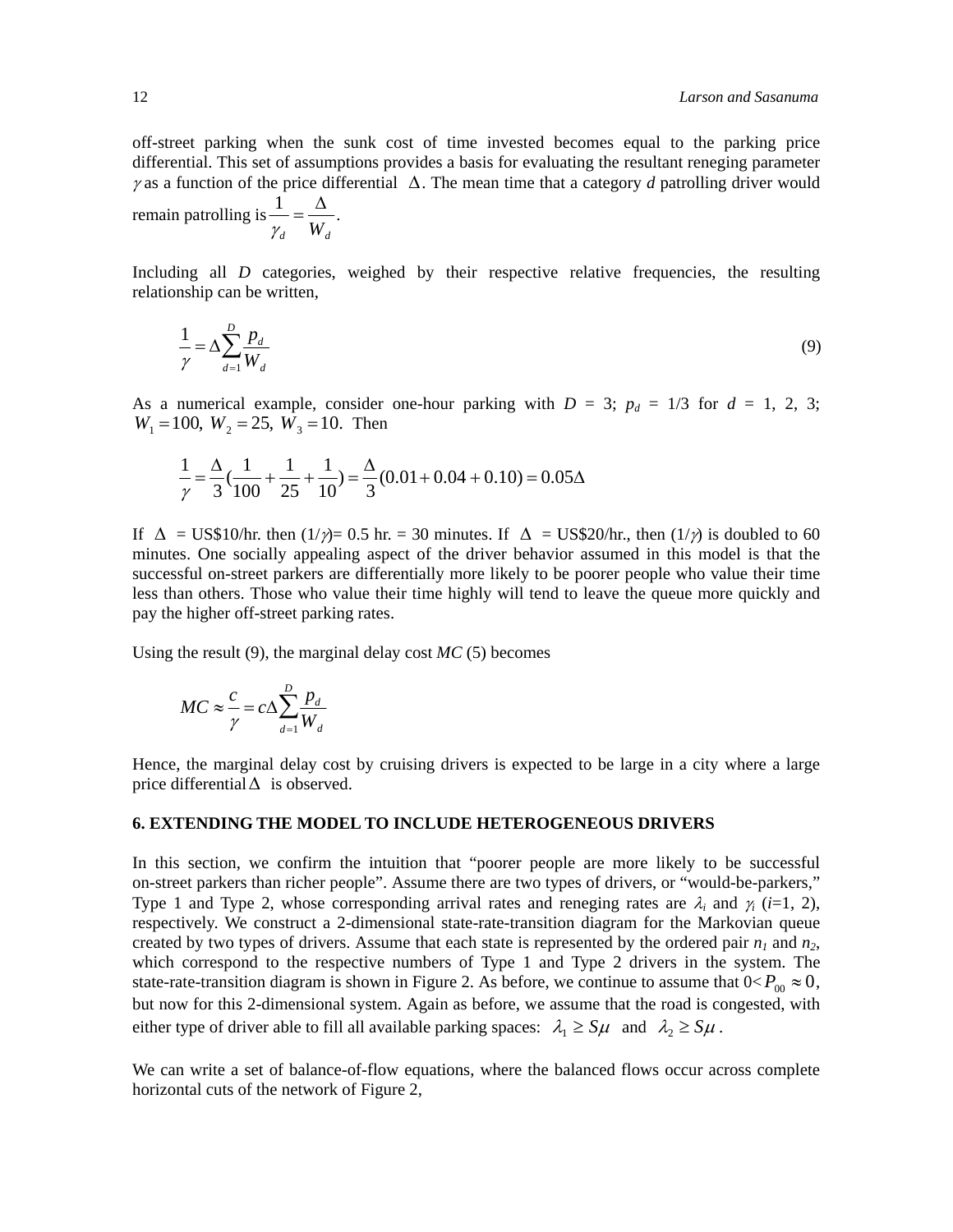

Figure 2 State-Rate-Transition Diagram for Queueing System with Two Types of Drivers

$$
(\lambda_1 + \lambda_2)P_{00} = (S\mu + \gamma_1)P_{10} + (S\mu + \gamma_2)P_{01} = S\mu(P_{10} + P_{01}) + \gamma_1(P_{10} + 0P_{01}) + \gamma_2(P_{01} + 0P_{10})
$$
  
\n
$$
(\lambda_1 + \lambda_2)(P_{10} + P_{01}) = (S\mu + 2\gamma_1)P_{20} + (\frac{1}{2}S\mu + \gamma_1)P_{11} + (\frac{1}{2}S\mu + \gamma_2)P_{11} + (S\mu + 2\gamma_2)P_{02}
$$
  
\n
$$
= S\mu(P_{20} + P_{11} + P_{02}) + \gamma_1(2P_{20} + P_{11} + 0P_{02}) + \gamma_2(2P_{02} + P_{11} + 0P_{20})
$$
  
\n
$$
(\lambda_1 + \lambda_2)(P_{20} + P_{11} + P_{02}) = (S\mu + 3\gamma_1)P_{30} + (\frac{2}{3}S\mu + 2\gamma_1)P_{21} + (\frac{1}{3}S\mu + \gamma_1)P_{12}
$$
  
\n
$$
+ (\frac{1}{3}S\mu + \gamma_2)P_{21} + (\frac{2}{3}S\mu + 2\gamma_2)P_{12} + (S\mu + 3\gamma_2)P_{03}
$$
  
\n
$$
= S\mu(P_{30} + P_{21} + P_{12} + P_{03}) + \gamma_1(3P_{30} + 2P_{21} + P_{12} + 0P_{03}) + \gamma_2(3P_{03} + 2P_{12} + P_{21} + 0P_{30})
$$
  
\n
$$
(\lambda_1 + \lambda_2)(P_{(n-1)0} + P_{(n-2)1} + ... + P_{0(n-1)}) = S\mu(P_{n0} + P_{(n-1)1} + ... + P_{0n})
$$
  
\n
$$
+ \gamma_1(nP_{n0} + (n-1)P_{(n-1)1} + ... + P_{1(n-1)} + 0P_{0n}) + \gamma_2(nP_{0n} + (n-1)P_{1(n-1)} + ... + P_{n-1)1} + 0P_{n0})
$$

$$
\mathcal{L}^{\text{max}}(\mathcal{L}^{\text{max}})
$$

 $n,m=0$ 

Adding up the countably infinite set of balance equations, we obtain

$$
(\lambda_1 + \lambda_2)(\sum_{n,m=0}^{\infty} P_{nm}) = S\mu(\sum_{n,m=0}^{\infty} P_{nm} - P_{00}) + \gamma_1 \left(\sum_{n,m=0}^{\infty} n P_{nm}\right) + \gamma_2 \left(\sum_{n,m=0}^{\infty} m P_{nm}\right)
$$

 $n,m=0$ 

Using the assumption  $P_{00} \approx 0$ , invoking the normalizing condition  $\sum P_{nm}$  $n,m=0$  $\sum_{nm}^{\infty} P_{nm} = 1$ , and using the definitions  $L_1 = \sum n P_{nm}$  $\sum_{nm}^{\infty} n P_{nm}$  and  $L_2 = \sum_{nm}^{\infty} m P_{nm}$  $\sum_{nm}^{\infty} m P_{nm}$ , we obtain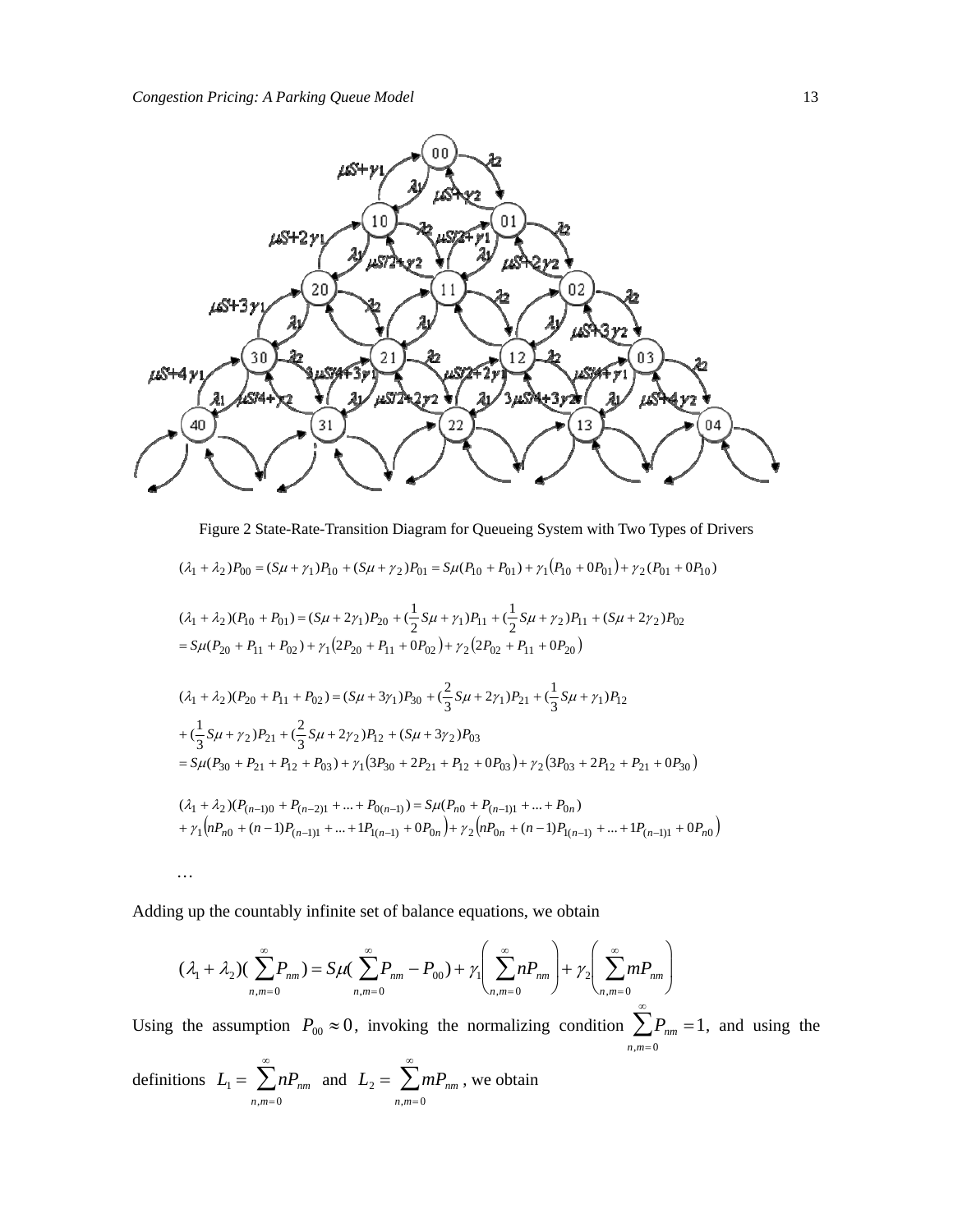14 *Larson and Sasanuma* 

$$
\lambda_1 + \lambda_2 = S\mu + \gamma_1 L_1 + \gamma_2 L_2 \tag{10}
$$

Eq. (10) above is an extension of the homogeneous case result Eq. (3). We need to derive one more equation to solve for  $L_1$  and  $L_2$ . In order to do this, consider the mean number of Type 1 and Type 2 renegers per hour, which are

$$
\sum_{n,m=0}^{\infty} n\gamma_1 P_{nm} = \gamma_1 \left[ \sum_{n,m=0}^{\infty} n P_{nm} \right] = \gamma_1 L_1 \text{ and } \gamma_2 L_2, \text{ respectively. Using these, the steady state mean}
$$

number of parking spaces available and taken by Type 1 and Type 2 parkers per hour are  $\lambda_1 - \gamma_1 L_1$ and  $\lambda_2 - \gamma_2 L_2$ , respectively. Note that the sum of the mean number of parking spaces available and taken by Type 1 and Type 2 parkers per hour is  $(\lambda_1 - \gamma_1 L_1) + (\lambda_2 - \gamma_2 L_2) = S\mu$ , using Eq. (10). Note also that both  $\lambda_1 - \gamma_1 L_1$  and  $\lambda_2 - \gamma_2 L_2$  are positive because the mean number of renegers  $\gamma_1 L_1$  and  $\gamma_2 L_2$  must be less than the arrival rate  $\lambda_1$  and  $\lambda_2$ , respectively, in steady state.

We now argue that the proportion of parking spaces taken hourly by Type 1 (Type 2) drivers is equal to the proportion of cruising drivers who are Type 1 (Type 2). For if not, then Type 1 (Type 2) drivers would be more or less skilled than Type 2 (Type 1) drivers at finding parking spaces. Due to the SIRO queue discipline that rewards that driver, Type 1 or Type 2, who just happens to be closest to the newly available parking space, each type of driver is by definition equally skilled. And clearly the proportion of parking spaces taken per hour by Type 1 (Type 2) drivers is equal to the fraction of parking spaces occupied by Type 1 (Type 2) drivers. For if not, then the parking time statistics of the two types of drivers would differ, and this is not allowed in our model.

Invoking these results, we can write

$$
\frac{\lambda_1 - \gamma_1 L_1}{L_1} = \frac{\lambda_2 - \gamma_2 L_2}{L_2}, \quad \text{or, simplifying,} \quad \gamma_2 - \gamma_1 = \frac{\lambda_2}{L_2} - \frac{\lambda_1}{L_1}
$$
(11)

Combining Eqs. (10) and (11), we have

$$
\gamma_2 - \gamma_1 = \frac{\lambda_2}{L_2} - \frac{\lambda_1}{\frac{\lambda_1 + \lambda_2 - S\mu}{\gamma_1} - \frac{\gamma_2}{\gamma_1} L_2}
$$
\n(12)

and

$$
\gamma_2 - \gamma_1 = \frac{\lambda_2}{\frac{\lambda_1 + \lambda_2 - S\mu}{\gamma_2} - \frac{\gamma_1}{\gamma_2} L_1} - \frac{\lambda_1}{L_1}
$$
\n(13)

Since both  $\lambda_1 - \gamma_1 L_1$  and  $\lambda_2 - \gamma_2 L_2$  are positive, the denominators in Eqs. (12) and (13) are all positive. Therefore, unique positive solutions for both  $L_1$  and  $L_2$  are guaranteed in the above equations. Analytical solutions can be obtained for both  $L_1$  and  $L_2$  using the quadratic formula.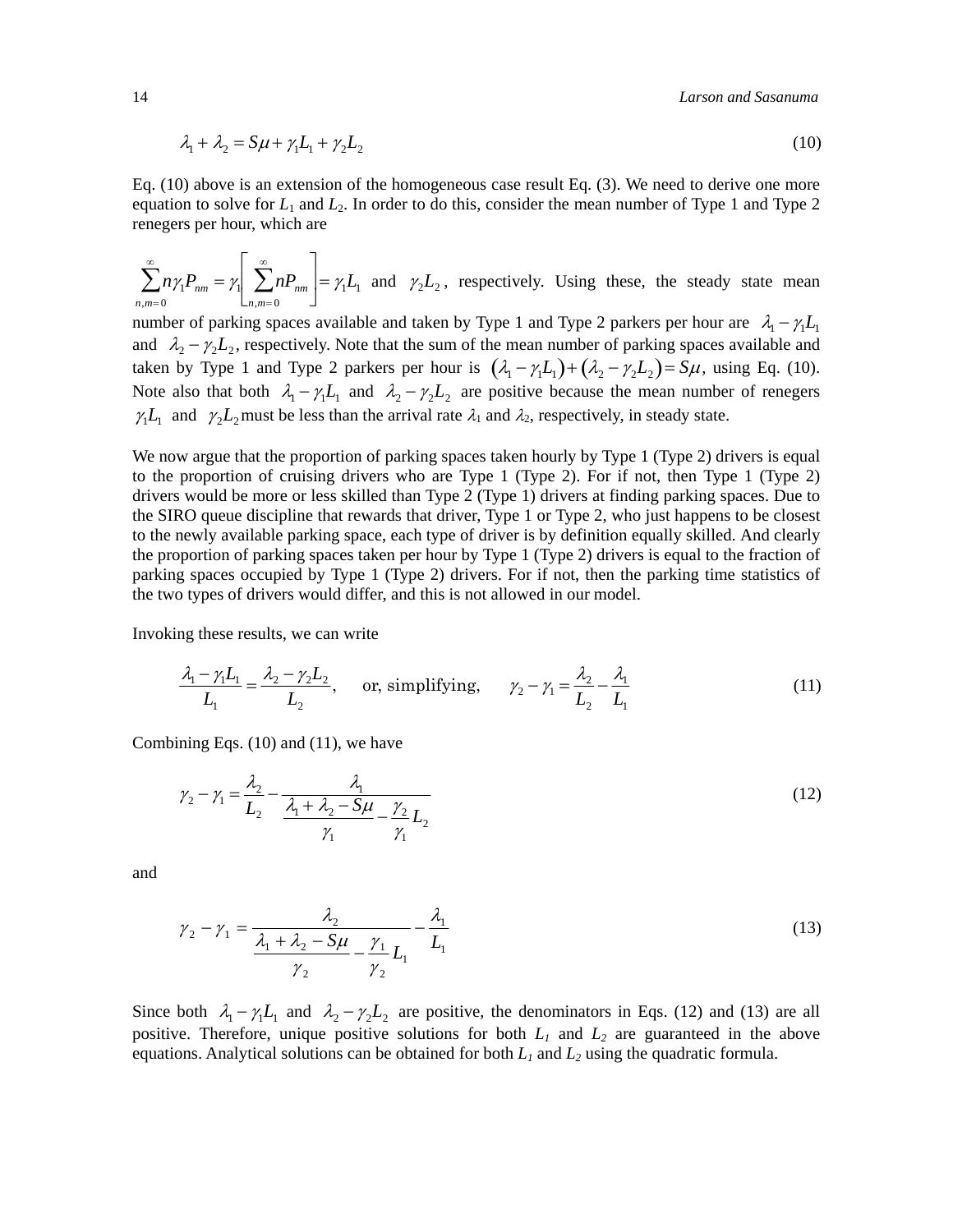The method extends to three or any number of different types of drivers: if there are n types of drivers in the system, we can obtain the proportion of each in the system by solving n equations

$$
\lambda_1 + \lambda_2 + \ldots + \lambda_n = S\mu + \gamma_1 L_1 + \gamma_2 L_2 + \ldots + \gamma_n L_n
$$

and

$$
\frac{\lambda_1 - \gamma_1 L_1}{L_1} = \frac{\lambda_2 - \gamma_2 L_2}{L_2} = \dots = \frac{\lambda_n - \gamma_n L_n}{L_n}.
$$

For simple illustrative purposes, consider a numerical example. Assume there are two types of drivers: 200 less affluent people per hour arrive to the system and their per-person reneging rate is 1/hr., and 200 affluent people per hour arrive to the same system and their per-person reneging rate is 3/hr. Both types of drivers are trying to find on-street parking spaces which capacity is  $S\mu = 50$ /hr. In this case, one could argue that less affluent people value their time at a rate of 1/3 that of affluent people. By placing numbers in Eqs. (12) and (13), we obtain

$$
3-1 = \frac{200}{L_2} - \frac{200}{\frac{200+200-50}{1} - \frac{3}{1}L_2}
$$
 and 
$$
3-1 = \frac{200}{\frac{200+200-50}{3} - \frac{1}{3}L_1} - \frac{200}{L_1}
$$

Solving, we have  $L_1 = 164$  and  $L_2 = 62$ . Hence, the ratio of less affluent and affluent in parking spaces are

Less Affluent : Affluent =  $L_1$  :  $L_2$  = 164 : 62 = 73% : 27%.

The interpretation is as follows: Even though less affluents' arrival rate is half of the total arrival rate, less affluent people occupy nearly three quarters of the on-street parking spaces because of their lower reneging rate, their greater "patience" while cruising for an available parking space. Furthermore, the success rate of finding available parking spaces for less affluent and affluent are  $\lambda_1 - \gamma_1 L_1$  $\lambda_{1}$  $=\frac{200-1.164}{200}$  = 18% and  $\frac{\lambda_2 - \gamma_2 L_2}{\lambda_2}$  $=\frac{200-3.62}{200}$  = 7%, respectively.

Therefore, in terms of distributional equity, the provision of on-street parking spaces can be seen as "good" because poorer people tend to utilize inexpensive parking more often than richer people. However, the result also suggests that poorer people are more apt to patrol than richer people, thereby maintaining levels of street congestion that may be found unacceptable. The way to fix that problem is to raise the price of on-street parking, and that would increase the reneging rate of both poorer and richer people since the price advantage of patrolling for on-street parking diminishes.

# **7. CONCLUSION**

We developed a new queueing model of the problem automobile drivers cruising streets looking for on-street parking spaces. We found that in near saturation conditions (1) the queueing delay is inversely proportional to reneging rate; (2) the distribution of number of patrolling drivers follows a Poisson distribution, (3) the marginal delay cost imposed by an additional road user becomes constant as a result of reneging when on-street parking spaces are full, and (4) the congestion charge (CC) is calculated as the marginal external cost. We extended the homogeneous model to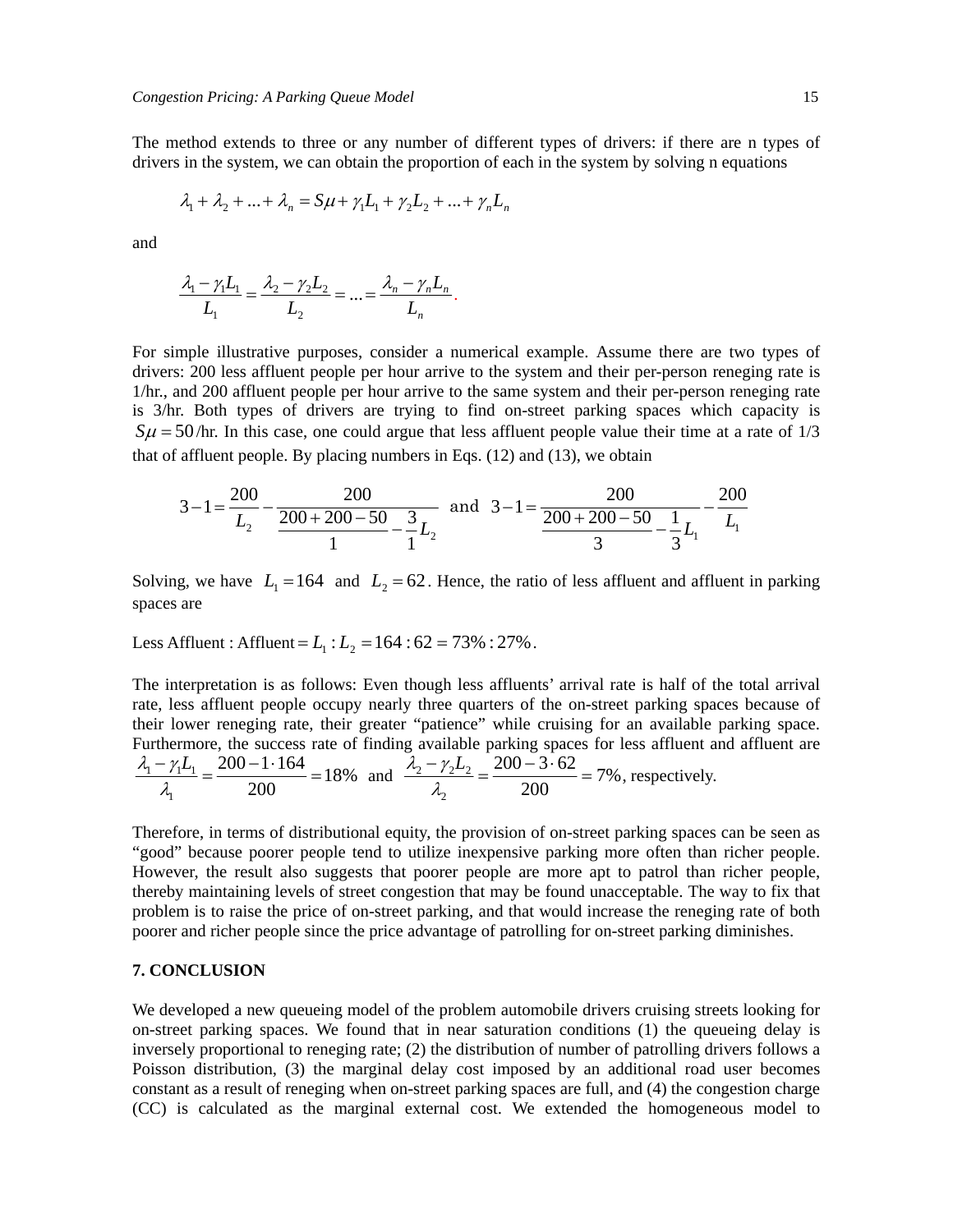heterogeneous model with two types of drivers. We found that the successful on-street parkers are differentially more likely to be less affluent people who value their time less than others.

#### **ACKNOWLEDGEMENTS**

We are grateful for helpful discussions and valuable information from Amedeo R. Odoni, Akira Hibiki, and Robert Irwin. We also thank Cordell Hull for awarding a research grant to MIT to help support this research. In addition, we thank the MIT-Portugal Program, which also supported this research.

#### **REFERENCES**

- [1] Andreatta G., Odoni A.R. (2003), Analysis of Market-Based Demand Management Strategies for Airports and En Route Airspace; Operations Research in Space and Air, Ciriani, T.(ed.), Kluwer Academic Publishers; Boston.
- [2] Carlin A., Park R.E. (1970), Marginal Cost Pricing of Airport Runway Capacity; *American Economic Review* 60; 310-318.
- [3] Cox D.R., Smith W.L. (1954), On the Superposition of Renewal Processes; *Biometrika* **41;** 91-99.
- [4] Downs A. (2004), Still Stuck in Traffic: Coping with Peak Hour Traffic Congestion; Brookings Institution Press, Washington, D.C.
- [5] Kaplan E.H. (1987), Analyzing Tenant Assignment Policies; *Management Science* **33;** 395-408.
- [6] Kaplan E.H. (1988), A Public Housing Queue with Reneging and Task-Specific Servers; *Decision Sciences* **19;** 383-391.
- [7] Larson R.C., Sasanuma K. (2010), Urban Vehicle Congestion Pricing: A Review; *Journal of Industrial and Systems Engineering* **3;** 227-242.
- [8] Lyons G., Dudley G., Slater E., Parkhurst G., Slater L. (2004), Evidence-Base Review Attitudes to Road Pricing; Final Report to the Department for Transport, UK. Bristol: Centre for Transport and Society.
- [9] Shoup D.C. (2005), The High Cost of Free Parking; APA (American Planning Association) Planners Press, Chicago*.*
- [10] Vickrey W. (1969), Congestion Theory and Transport Investment; *American Economic Review Proceedings* **59;** 251-260.
- [11] Vickrey W. (1994), Statement to the Joint Committee on Washington, D.C., Metropolitan Problems, The Economizing of Curb Parking Space – A Suggestion for a New Approach to Parking Meters; *Journal of Urban Economics* **36;** 42-65 (republished).
- [12] Wolff R.W. (1982), Poisson Arrivals See Time Averages; *Operations Research* **30;** 223-231.
- [13] Odoni A.R., Larson R.C. (2006), Lecture Notes in Logistical & Transportation Planning Methods, Massachusetts Institute of Technology, Cambridge, MA. http://web.mit.edu/urban\_or\_book/www/
- [14] Shoup D.C. (2006), Cruising for parking; *Transport Policy* **13;** 479-486. http://shoup.bol.ucla.edu/Cruising.pdf